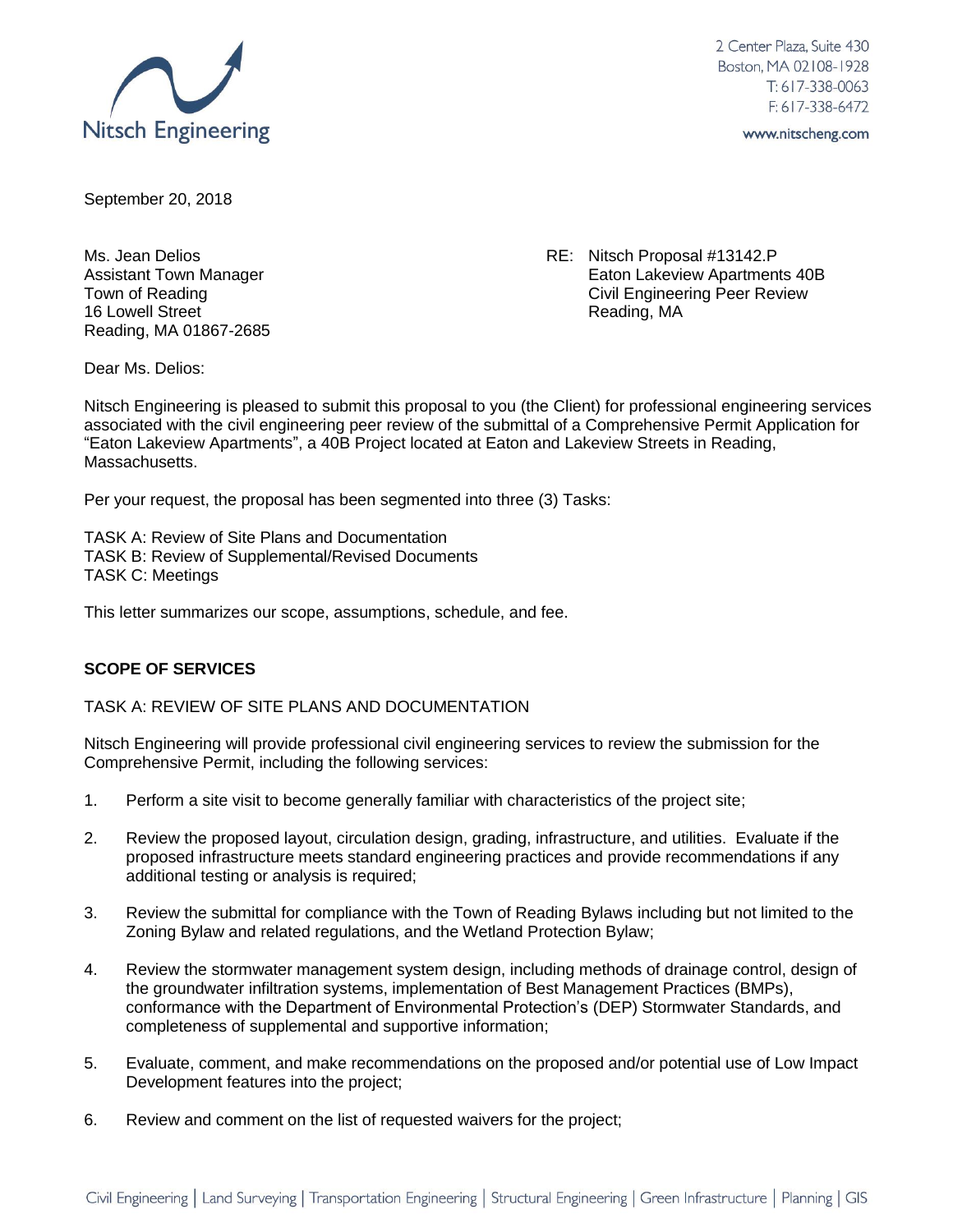Ms. Jean Delios: Nitsch Proposal #13142.P September 20, 2018 Page 2 of 5

# **SCOPE OF SERVICES – continued**

- 7. Confer with the Town of Reading staff to review initial findings and to coordinate Nitsch Engineering's services; and
- 8. Prepare an initial letter report to the Zoning Board of Appeals (ZBA) that summarizes Nitsch Engineering's initial findings.

# TASK B: REVIEW OF SUPPLEMENTAL/REVISED DOCUMENTS

- 1. Evaluate revised documents submitted by the Applicant in response to Nitsch Engineering's initial findings, following review and comment of the findings and the Applicant's response by the ZBA;
- 2. Confer by tele-conference with Town of Reading staff and/or the Applicant regarding the results of Nitsch Engineering's findings; and
- 3. Prepare a final letter report for the ZBA that summarizes Nitsch Engineering's evaluation of the revised documents.

# TASK C: MEETINGS

1. Prepare for and attend one (1) ZBA meeting to present Nitsch Engineering's initial review findings and recommendations.

# **WORK NOT INCLUDED IN THE SCOPE OF SERVICES**

- 1. Performing any land surveying services.
- 2. Performing/observing soil testing.
- 3. Performing a review of 21E or any other environmental documents.
- 4. Reviewing or evaluating resource area delineations.
- 5. Performing civil engineering site or utility design.
- 6. Performing any services related to transportation engineering.

# **ASSUMPTIONS**

- 1. There will be one (1) revision of the submission documents following Nitsch Engineering's initial review. Further revisions may require Additional Services.
- 2. The Client will arrange for and confirm access to the project site for the site visit.
- 3. The Client will indemnify and hold harmless Nitsch Engineering and its officers, agents, and employees with regard to errors or omissions within documents from which information was obtained, in whole or in part, and incorporated into documents prepared by Nitsch Engineering.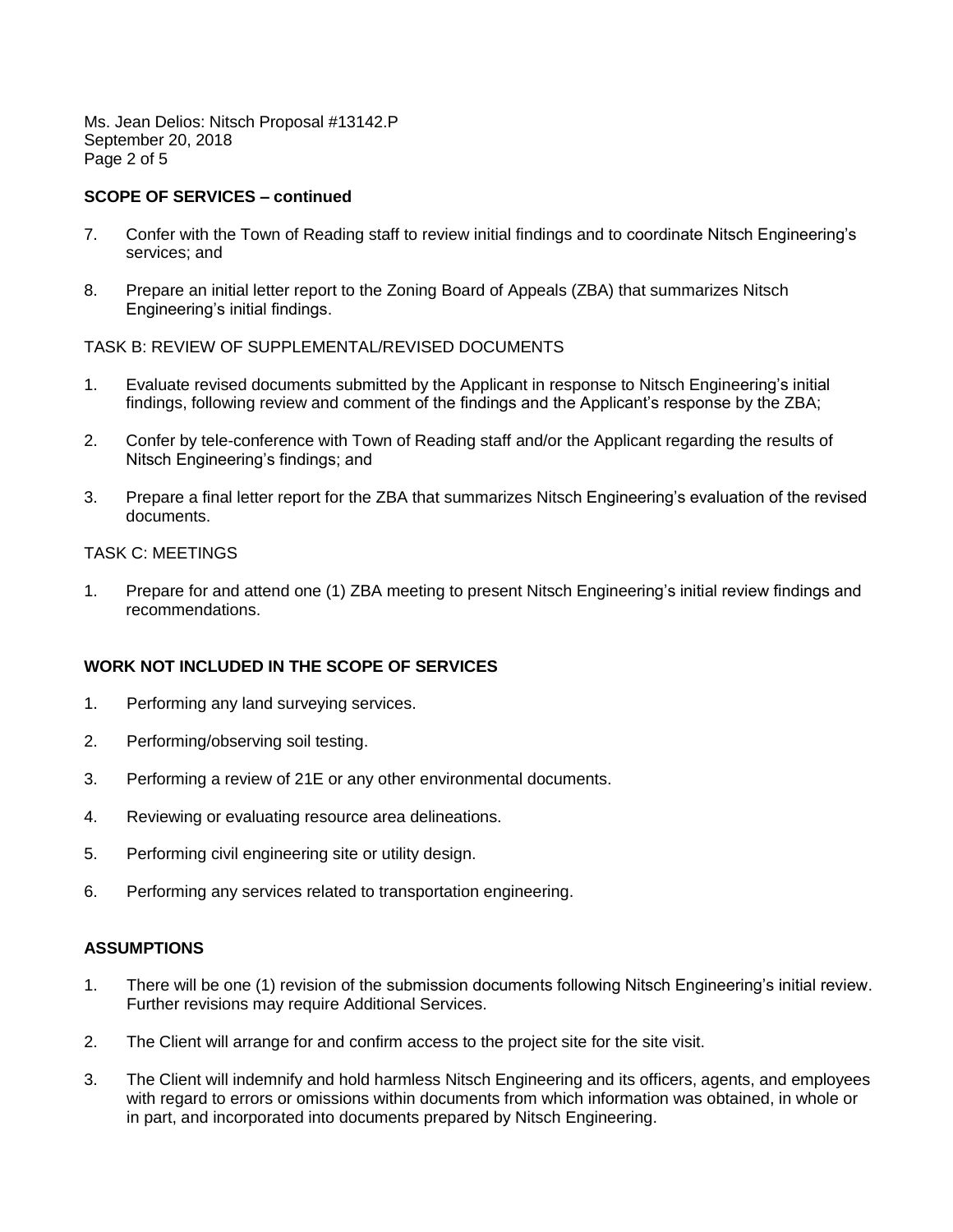Ms. Jean Delios: Nitsch Proposal #13142.P September 20, 2018 Page 3 of 5

## **ASSUMPTIONS – continued**

4. The Client will provide Nitsch Engineering with copies of the applicable documents from the comprehensive permit submission. Nitsch Engineering will only review documents received from the Client, or as directed by the Client. All documents to be reviewed will be provided by the Client. Nitsch Engineering will not be contacting any agencies directly to obtain additional documents.

## **TIME AND MANNER**

Nitsch Engineering is prepared to begin work immediately upon receipt of this executed proposal. Nitsch Engineering anticipates substantial completion of the initial civil engineering peer review letters within 10 working, not calendar, days thereafter.

## **COMPENSATION**

Compensation for the services provided will be in accordance with Nitsch Engineering's Standard Contract Terms as attached. The lump-sum labor costs for these services are as follows:

| <b>TASK A: Initial Review</b> | \$9,000.00  |
|-------------------------------|-------------|
| <b>TASK B: Final Review</b>   | 3,500.00    |
| <b>TASK C: Meeting</b>        | 800.00      |
| TOTAL                         | \$13,300.00 |

Labor costs will not be incurred by Nitsch Engineering beyond this lump-sum without written approval from the Client.

All expenses (i.e., prints, postage, delivery service, mileage, regulations, etc.) are included in the above lump-sum labor cost.

## **ADDITIONAL SERVICES**

Nitsch Engineering will be compensated for services requested by the Client that exceed the "SCOPE OF SERVICES" outlined herein. Charges for Additional Services will be billed in accordance with the attached Standard Contract Terms or the Standard Contract Terms in effect at the time the services are provided. Additional Services will not be accomplished unless Nitsch Engineering has written approval from the Client.

## **METHOD OF PAYMENT**

Costs incurred on this project will be billed monthly on a percentage complete of lump-sum basis as outlined in the attached Standard Contract Terms. Payment will be due 10 days after receipt of the invoice.

A retainer will not be required for this contract.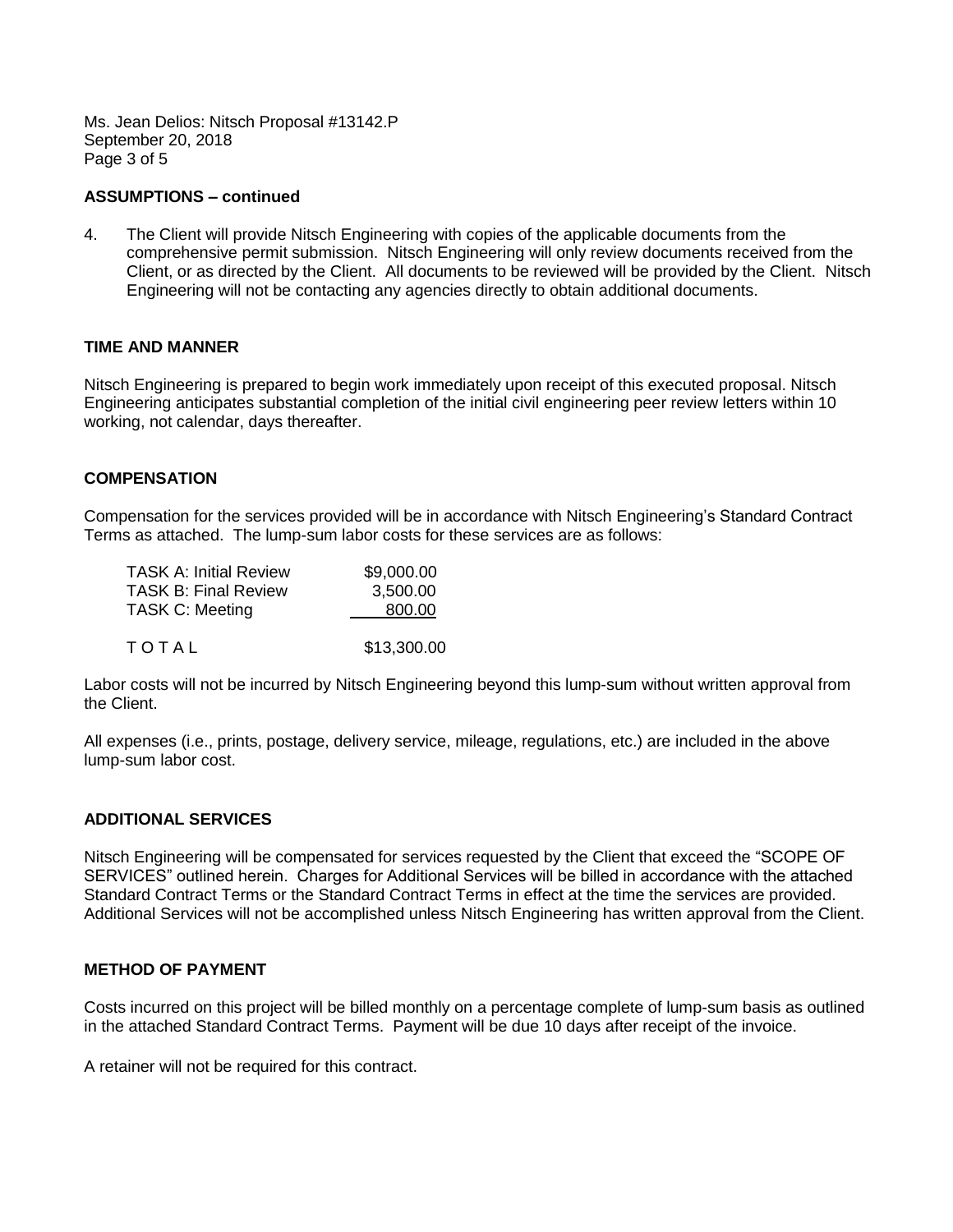Ms. Jean Delios: Nitsch Proposal #13142.P September 20, 2018 Page 4 of 5

# **TERMINATION**

Nitsch Engineering reserves the right to revise this proposal should the signed copy not be received by October 20, 2018. This agreement may be terminated by either party upon seven (7) days' written notice in the event of substantial failure by the other party to perform in accordance with the terms hereof through no fault of the terminating party. If this agreement is terminated by the Client, Nitsch Engineering will be paid for services rendered on the basis of services performed.

If Nitsch Engineering is authorized to commence and/or continue providing its services on the project, either verbally or in writing, prior to the full execution of a written contract, such authorization will be deemed an acceptance of this proposal, and such services will be provided and compensated for in accordance with the terms and conditions contained herein as though this proposal were fully executed by the Client.

Thank you for requesting this proposal. We look forward to working with you on this project. Should the conditions in this proposal and the enclosed Standard Contract Terms meet with your approval, please sign the Client Authorization section and return this proposal and the Standard Contract Terms to us for our files.

If you have any questions please call.

Very truly yours,

**Nitsch Engineering, Inc.**

Matthew T. Brassard, PE, ENV SP Executive Project Manager

MTB/mma

Enclosures: Standard Contract Terms

Q:\13142 Eaton LV PR\Contract\Draft Agreements\Eaton Lakeview Peer Review 2018-09-20.docx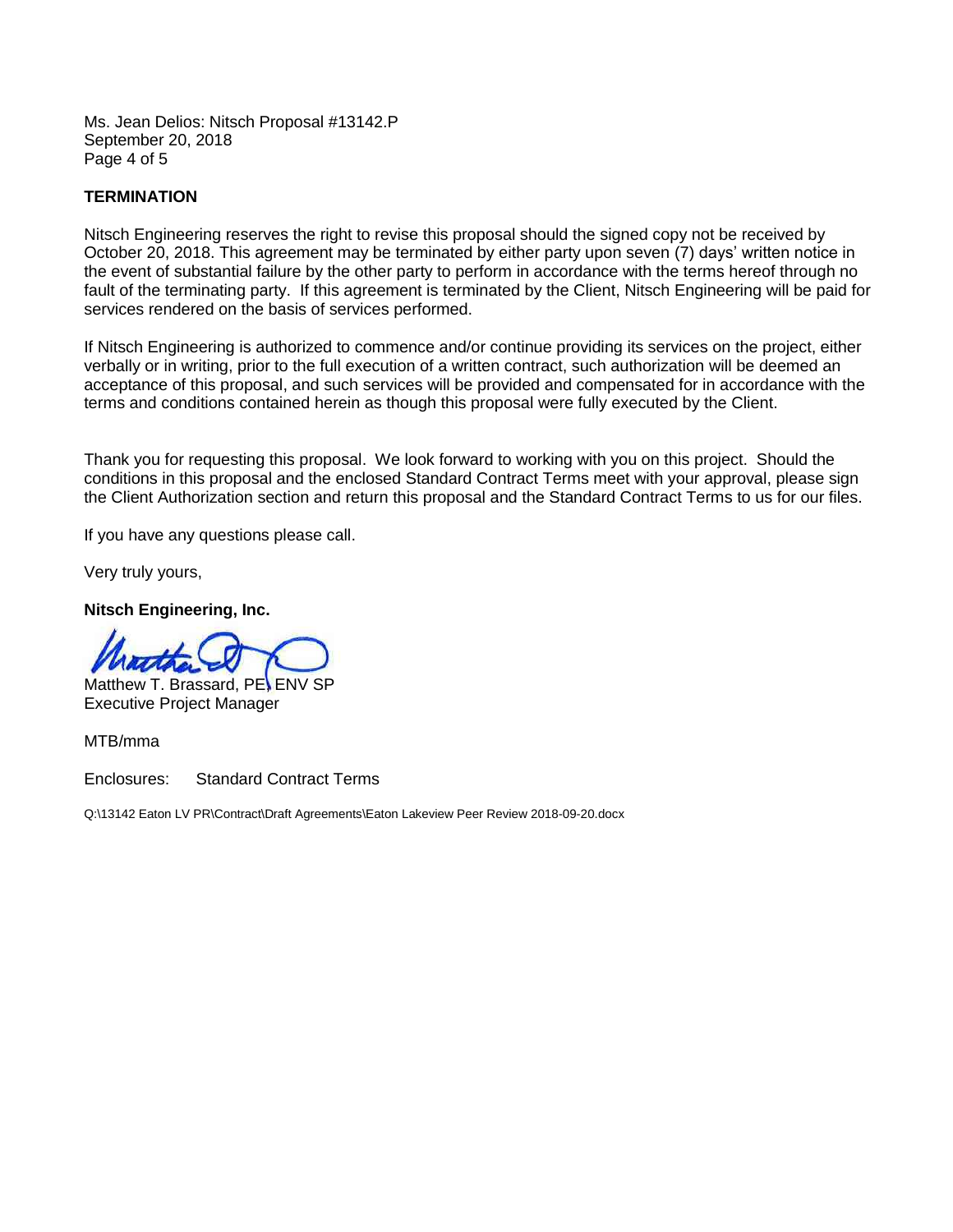Ms. Jean Delios: Nitsch Proposal #13142.P September 20, 2018 Page 5 of 5

# **CLIENT AUTHORIZATION**

This proposal and Standard Contract Terms are hereby accepted by the Client as evidenced by the execution hereof, and such a person so executing the same on behalf of the Client does hereby warrant full authority to act for, in the name of, and on behalf of the Client.

Such acceptance provides full authorization for Nitsch Engineering to proceed with providing the Scope of Services under the terms and conditions stated herein.

Signature Date **Date** 

Printed Name and Title

I certify that the City has appropriated funds for these services.

**City Treasurer (Signature)** Date

Printed Name and Title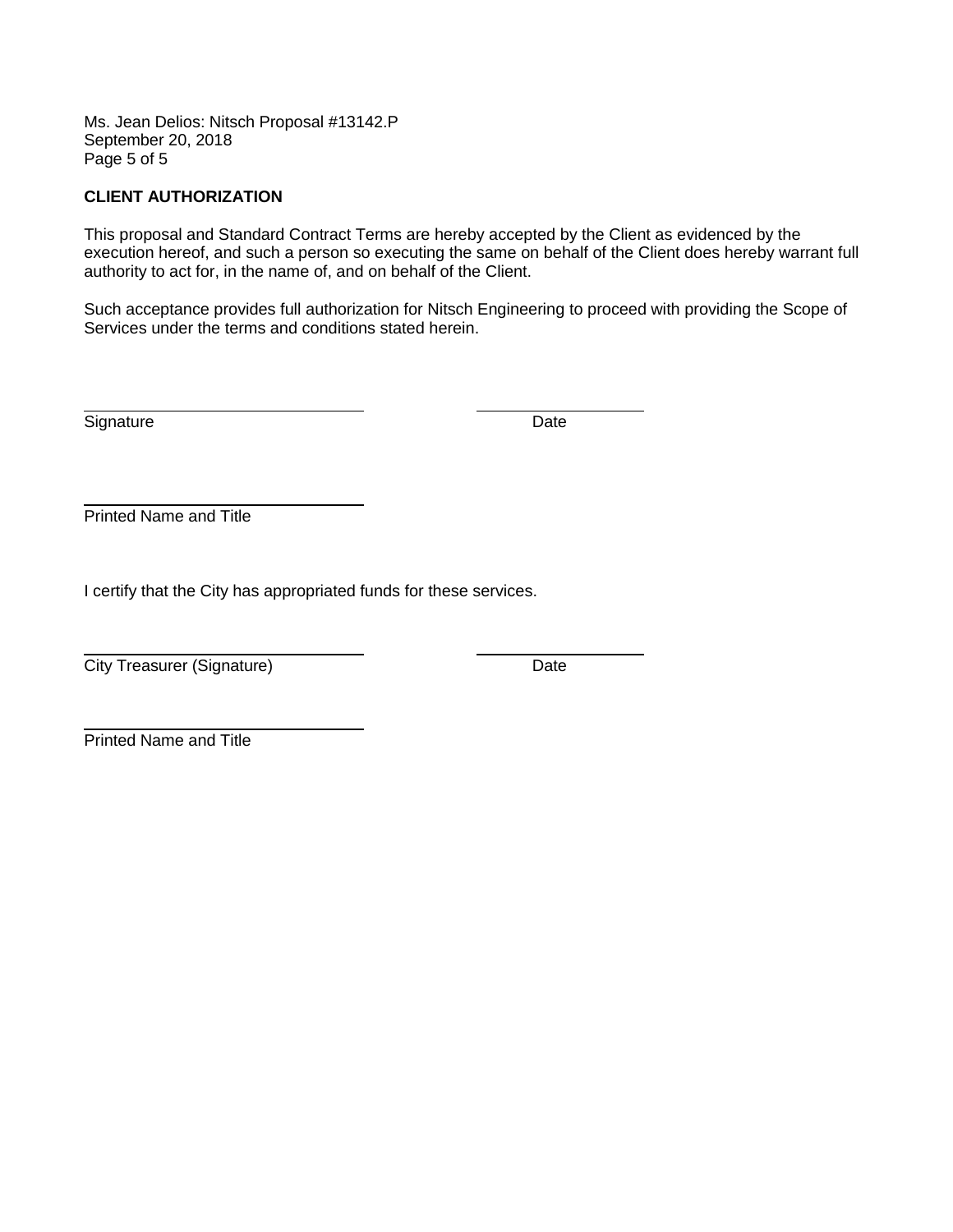The following Standard Contract Terms, together with the attached proposal, constitutes the terms of the Agreement between Nitsch Engineering, Inc. ("Nitsch Engineering") and the Client with respect to the performance of the services ("Services") on the project ("Project").

## **EFFECTIVE DATE**

This Agreement will become effective upon Nitsch Engineering's receipt of authorization to proceed. This proposal is subject to renegotiation if acceptance is not received within 30 days or as stated in the proposal.

### **1. SCOPE OF SERVICES**

Nitsch Engineering shall perform the Services described in the attached proposal.

If Nitsch Engineering's services include the performance of any service during the construction phase of the Project, it is understood that the purpose of any such services (including any visits to the site) will be to enable Nitsch Engineering to perform the duties and responsibilities assigned to and undertaken by it as an experienced and qualified design professional, and to provide the Client with confidence that the completed work of the contractor(s) will conform generally to the Contract Documents and that the integrity of the design concept as reflected in the Contract Documents has been implemented and preserved by the contractor(s). Nitsch Engineering shall not, during such visits or as a result of any observations of construction, supervise, direct, or have control over the contractor's(s') work nor shall Nitsch Engineering have authority over or responsibility for the means, methods, techniques, sequences, or procedures of construction selected by the contractor(s) or safety precautions and programs incident to the work of the contractor(s) or for any failure of the contractor(s) to comply with laws, rules, regulations, ordinances, codes, or orders applicable to the contractor(s) furnishing and performing their work. Nitsch Engineering does not guarantee the performance of the construction contract by the contractor(s), and does not assume responsibility for the contractor's(s') failure to furnish and perform their work in accordance with the Contract Documents.

Nitsch Engineering shall review and approve (or take other appropriate action with respect to) shop drawings, samples, and other data which the contractor(s) is (are) required to submit, but only for conformance with the design concept of the Project and compliance with the information given in the Contract Documents. Such review and approvals or other actions shall not extend to means, methods, techniques, sequences, or procedures of construction or to safety precautions and programs incident thereto, nor to dimensions or quantities. Nitsch Engineering's review or other actions, as described above, shall not constitute approval of an assembly of which an item is a component, nor shall it relieve the contractor(s) of (a) their obligations regarding review and approval of any such submittals; (b) their exclusive responsibility for the means, methods, sequences, techniques, and procedures of construction, including safety of construction, or (c) for compliance with the Contract Documents. Nitsch Engineering shall be entitled to rely upon the accuracy and completeness of surveys, reports, drawings, plans, and other

documents prepared by third parties, including consultants and contractors independently retained by the Client.

## **3. STANDARD OF CARE**

The Client and the Owner acknowledge that the Services provided by Nitsch Engineering in this Agreement may require Nitsch Engineering to make decisions based on experience and professional judgment, rather than on precise scientific or empirical criteria. In performing its Services, Nitsch Engineering shall use that degree of care and skill ordinarily exercised by competent members of the engineering profession as of the date of the performance of the Services, in the same locality at the site, and under the same or similar circumstances and conditions. Nitsch Engineering shall perform its Services as expeditiously as is consistent with the orderly progress of the Project. No other representations or warranties, whether express or implied, are applicable with respect to the Services rendered hereunder, the ("Standard of Care").

### **4. REGULATORY AGENCIES**

Nitsch Engineering shall exercise reasonable efforts, to the extent consistent with the Standard of Care, to comply with all applicable zoning and codes for the Project required by those governmental agencies having jurisdiction over the Project. The Client and the Owner acknowledge that some zoning and code requirements are subject to interpretation. Nitsch Engineering will, as necessary, review such interpretations with Regulatory Agencies relating to its Scope of Services. The Regulatory Agencies may require changes to the Documents that may result in additional costs to the Project. Nitsch Engineering may reasonably request Additional Services to make these changes, which will require the Client's and the Owner's approval in advance, which shall not be unreasonably withheld or delayed.

### **5. CERTIFICATIONS/AFFIDAVITS**

The proposed language of certificates, affidavits or certifications requested of Nitsch Engineering or Nitsch Engineering's consultants shall be submitted to Nitsch Engineering for review and approval at least fourteen (14) days prior to execution. The Client shall not request certifications and/or affidavits that would require knowledge or services beyond the scope of this Agreement and/or beyond the professional qualifications and engineering expertise of Nitsch Engineering. Nitsch Engineering shall not be required to sign any document(s), that would result in Nitsch Engineering having to certify, guarantee or warrant the existence of conditions Nitsch Engineering cannot ascertain.

## **6. INVOICE AND PAYMENT TERMS; SUSPENSION OF SERVICES**

Invoices shall be sent to the Client monthly for the prior month, and payment is due within ten (10) calendar days of the invoice date. If payment is not made within thirty (30) calendar days of the invoice date, the amounts due shall include an interest assessment at the rate of 1-1/2% per month commencing on the 30th day after the date of the invoice. If the Client fails to make payment when due for services and reimbursable expenses, Nitsch Engineering may, upon seven (7) days' written notice to the Client, suspend performance of services under this Agreement. Unless payment in full is received by Nitsch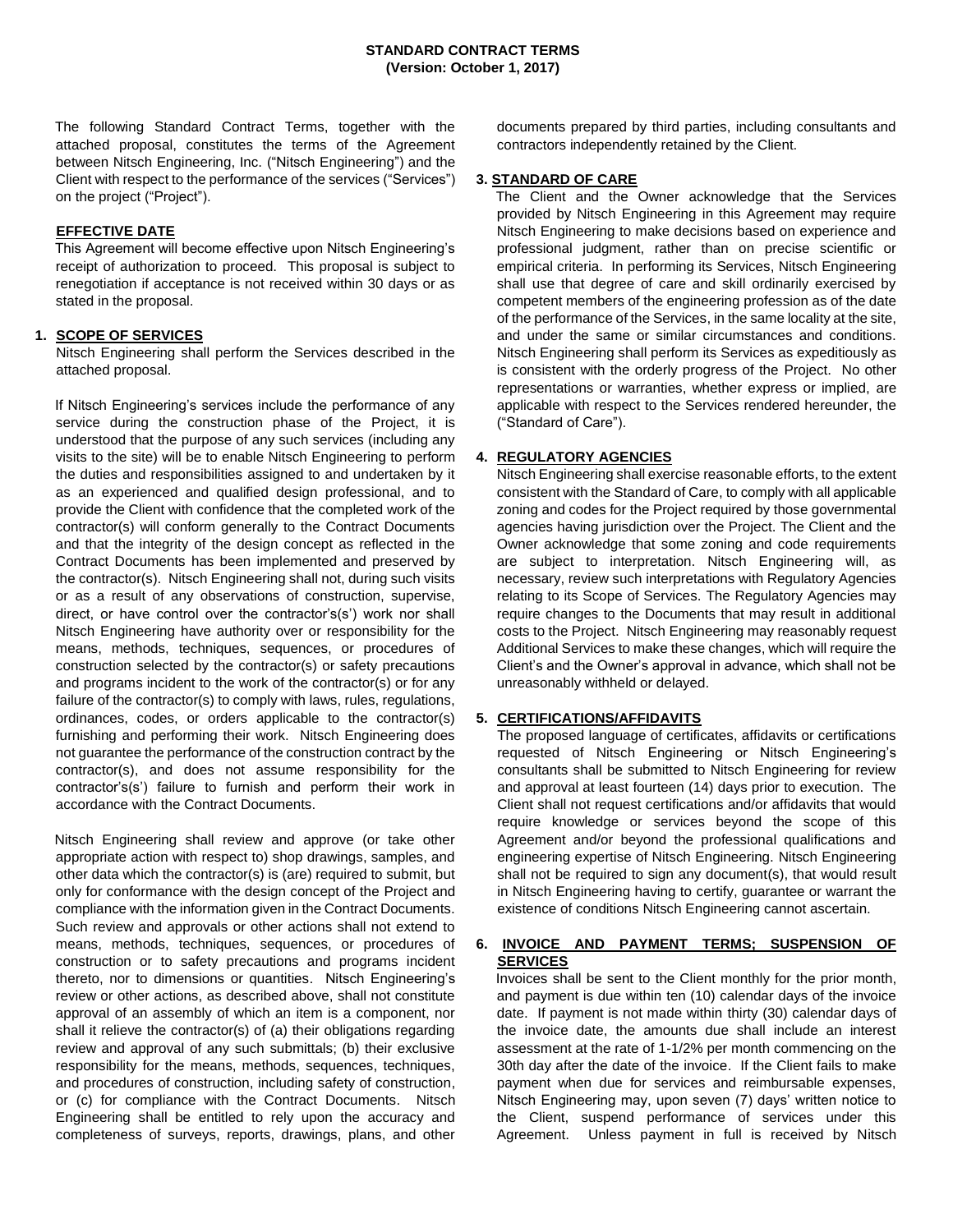Engineering within seven (7) days of the date of the notice, the suspension shall take effect without further notice. In the event of a suspension of services, Nitsch Engineering shall have no liability to the Client for delay or damage caused to the Client because of such suspension of services for failure of the Client to make payment to Nitsch Engineering. If the Client fails to pay Nitsch Engineering for services rendered, the Client agrees to pay all costs of collection, including, but not limited to, any reasonable attorney fees and costs.

### **Remit to address:**

**Check Payments: Nitsch Engineering, Inc. Attention: Accounting Department 2 Center Plaza, Suite 430 Boston, MA 02108**

#### **Electronic Payments:**

**ACH and Wire Transfer information will be provided upon request.**

### **7. RESTART**

If the Project is stopped for a period greater than sixty (60) days, a restart fee of 10% of the project fee will be required to compensate Nitsch Engineering for the necessary premium time and remobilization of staff and materials. If the duration of the Project stoppage exceeds one hundred and eighty (180) days in the aggregate, an additional adjustment shall be applied to the fee or hourly billings rates, as applicable at the discretion of Nitsch Engineering to cover wage increases and general price escalation.

### **8. TERMINATION**

This Agreement may be terminated by the Client or Nitsch Engineering upon seven (7) days' written notice. In either case, all amounts due for services and reimbursable expenses as of the date of receipt of cancellation notice shall be paid to Nitsch Engineering within 30 days from the date of Nitsch Engineering's final invoice following notice of termination. In the event of termination by the Client for reasons not the fault of Nitsch Engineering, the Client shall pay Nitsch Engineering in addition to payment for services rendered and reimbursable expenses, all expenses reasonably incurred by Nitsch Engineering in connection with the underlying termination of its Services on the Project, including but not limited to demobilization and other costs.

### **9. WAIVER OF SUBROGATION**

The Client and Nitsch Engineering and their insurers waive all rights against each other and against the contractors, consultants, agents, and employees of the other for damages, but only to the extent such damages are covered by the proceeds of **13. LIMITATION OF LIABILITY**  any property or other insurance. The Client and Nitsch Engineering shall each require similar waivers from their contractors, consultants, and agents.

### **10. INSURANCE**

Nitsch Engineering is protected by Workers' Compensation Insurance and Professional Liability Insurance, and will furnish information and certificates upon request.

## **11. TRANSFER, REASSIGNMENT OF AGREEMENT, THIRD PARTIES**

Nothing contained in this Agreement shall create a contractual relationship with or a cause of action in favor of a third party against either the Client, Owner or Nitsch Engineering. Nitsch Engineering's relationship under this Agreement is solely with the Client and the Owner. Privity of contract exists only between the Client and Nitsch Engineering and is not expressed or implied with respect to any other party, including, the contractor, subcontractors, Client's consultants, Owner's consultants, and in regard to a condominium project, the Homeowner Association "HOA", individual unit owners, individual unit owner investors or any other party with whom the Client or Owner now have or may hereafter enter into an agreement with respect to the Project. Neither party, without the prior written consent of the other party, shall transfer, sublet, assign any rights or interest in this Agreement (including, without limitation, monies that are due or monies that may be due). Subcontracting to subconsultants normally contemplated by Nitsch Engineering shall not be considered an assignment for purposes of this Agreement. To the extent the Client or the Owner enters into any contract or undertaking with a third party or makes any promise or representation to a third party that expands, modifies or alters the Services, Agreement, Scope of Services of Nitsch Engineering without Nitsch Engineering's full knowledge, prior to the written consent, then such expansion, modification or alteration shall be void between the parties and of no force and effect, as to Nitsch Engineering, and shall not cause a reduction in Nitsch Engineering's previously agreed compensation, and the Client will pay Nitsch Engineering for all Services performed.

### **12. BETTERMENT**

If a required item or component of the Project is omitted from the Documents, including but not limited to, quantity variances, zoning and code compliance, as defined in the Proposal and in Section 1 herein, and it results in a claim against the Client and Nitsch Engineering or Nitsch Engineering's subconsultants, Nitsch Engineering and its subconsultants shall not be responsible for the original cost to add such required item or component to the Project, to the extent such item or component would have been required and included in the original Documents. In no event, will Nitsch Engineering or its subconsultants be responsible for the cost of an item or component that provides a betterment or upgrade or enhances the value of the Project to the Owner.

To the fullest extent permitted by law, the Client agrees to limit Nitsch Engineering's liability to the Client and anyone claiming by, through, or under the Client, for or on account of all claims and/or damages of any nature whatsoever caused by or arising out of Nitsch Engineering's performance of its Services, such that the total aggregate liability of Nitsch Engineering for any and all claims and/or damages of any nature whatsoever, arising out of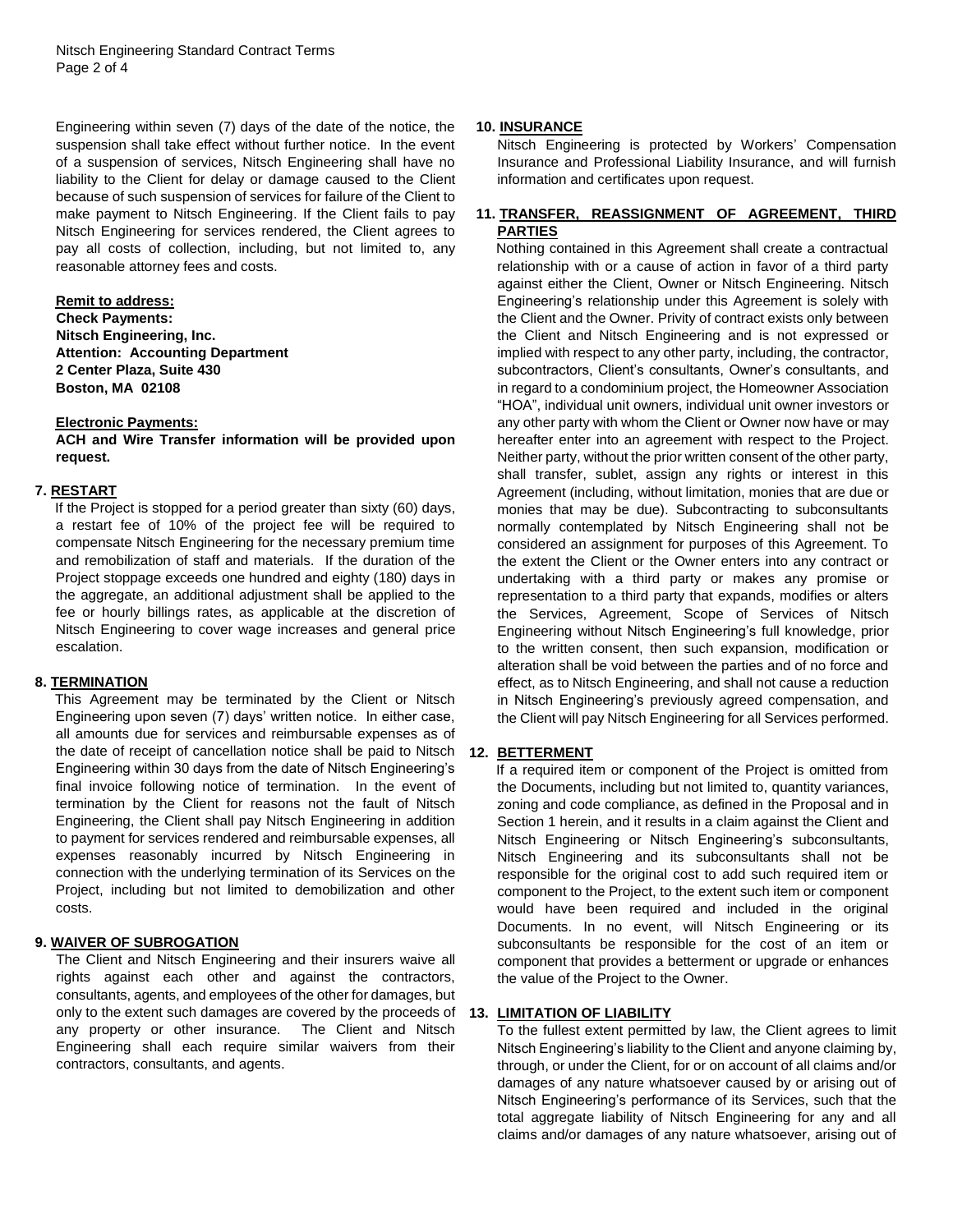the performance of Nitsch Engineering's Services on the Project, whether arising in tort, breach of contract, contractual indemnification, breach of express or implied warrant, or any other theory of liability, shall not exceed \$50,000 or Nitsch Engineering's total fee for Services rendered under this Agreement; whichever is greater.

## **14. HAZARDOUS WASTE/ASBESTOS/CONTAMINANTS**

Nitsch Engineering shall not be responsible for the discovery, treatment, disposal, permitting, reporting of any services involving or relating to the presence of or the actual or threatened release, escape, or discharge of hazardous waste, hazardous materials, toxic materials, oil, asbestos, and/or other contaminants which may exist on the site, in any of the existing structures on the site, or due to the proposed development. It is agreed that the Client, to the fullest extent permitted by law, shall release and indemnify and hold harmless Nitsch Engineering and its consultants, agents, and employees, from and against all claims, damages, losses, and expenses, direct and indirect, including but not limited to attorney's fees and defense costs, arising out of or resulting from or in any way connected with detection, presence, handling, removal, abatement or disposal of any hazardous waste, hazardous materials, toxic materials, oil, asbestos and / or other contaminants that exist on, about or adjacent to the Project site, whether liability arises under breach of contract or warranty, tort, including negligence, strict liability, or statutory liability, regulatory or any other cause of action, except for the sole negligence or willful misconduct of Nitsch Engineering. Nitsch Engineering may, at its sole option, and without liability for consequential or other damages, suspend performance of its Services on the Project upon discovery of hazardous waste, hazardous materials, toxic materials, oils, asbestos and / or other contaminants until the Client contains such and warrants that the Project site is in full compliance with applicable laws and regulations.

# **15. OWNERSHIP AND USE OF DOCUMENTS**

All documents including drawings and specifications, design concepts, inventions, propriety information developed for the Project, including electronic documents prepared or furnished by Nitsch Engineering under this Agreement are instruments of service for use solely with respect to the Project ("Documents"). As author, Nitsch Engineering shall retain the ownership and property interest in those instruments of service, including copyright, common law and statutory law interest in the Documents whether or not the Project is completed; however, if the Project is completed, the Client may retain a license to use copies of the Documents solely for information and record reference purposes in connection with the completed Project. These Documents are not intended or represented to be suitable for reuse by Client or any other party in connection with (a) the completion of the Project if Nitsch Engineering's Agreement has been terminated or Nitsch Engineering otherwise is not involved in the Project; (b) extensions of the Project; and / or (c) any other project. Any reuse without written approval, verification or adaptation by Nitsch Engineering for the specific purpose intended will be at the Client's sole risk and without any liability or legal exposure to Nitsch Engineering or its consultants. The Client accordingly waives all claims and shall defend, indemnify

and hold harmless Nitsch Engineering, and its consultants, from any and all claims, damages, losses, and expenses including attorney's fees arising out of or resulting from the unauthorized use. At Nitsch Engineering's sole discretion, it may allow the Client to reuse the Documents with written approval, verification or adaptation of the Documents by Nitsch Engineering, which will entitle Nitsch Engineering to additional compensation to be mutually agreed upon by the Client and Nitsch Engineering.

Further, Nitsch Engineering agrees to provide materials to the Client stored electronically. The Client recognizes that data, plans, specifications, reports, documents, or other information recorded on or transmitted as electronic media ("CADD Documents") are subject to undetectable alteration, either intentional or unintentional, due to, among other causes, transmission, conversion, media degradation, software error, or human alteration. Accordingly, the CADD Documents provided to the Client are for informational purposes only and not as an end product. Nitsch Engineering makes no warranties, either express or implied, regarding the accuracy, fitness or suitability for any purpose of the CADD Documents. Accordingly, the Client agrees to waive any and all claims against Nitsch Engineering resulting in any way from the any use, reuse, reliance on, or alteration of the CADD Documents.

## **16. ESTIMATES AND/OR OPINIONS OF COST**

Any estimates or opinions of project or construction costs are provided by Nitsch Engineering on the basis of Nitsch Engineering's experience and qualifications as an engineer and represent its best judgment as an experienced and qualified engineer familiar with the construction industry. Since Nitsch Engineering has no control over the cost of labor, materials, equipment, or services furnished by others or over competitive bidding or market conditions, it cannot guarantee or represent that proposals, bids, or actual project costs or construction costs will not vary from any estimates or opinions of costs prepared by Nitsch Engineering. Similarly, since Nitsch Engineering has no control over building or site operation and/or maintenance costs, Nitsch Engineering cannot and does not guarantee or represent that the actual building or system operating or maintenance costs will not vary from any estimates given by Nitsch Engineering.

## **17. SERVICES MADE NECESSARY BY CONTRACTOR PERFORMANCE**

It is the Client's responsibility to hire the contractor, and it is the contractor's responsibility to install and complete fully operable systems. The Client agrees to pay Nitsch Engineering at the Hourly Billing Rates listed in Exhibit A for all its troubleshooting work due to contractor's inability to achieve a satisfactory operation.

To the fullest extent permitted by law, the Client shall hold harmless, defend and indemnify Nitsch Engineering, its officers, agents, employees, and consultants, from any and all liabilities, claims, damages, and suits arising out of the negligence of the Client, its agents, or the negligence of any contractor(s) or subcontractor(s) performing any portion of the work and supplying any materials, or any other parties.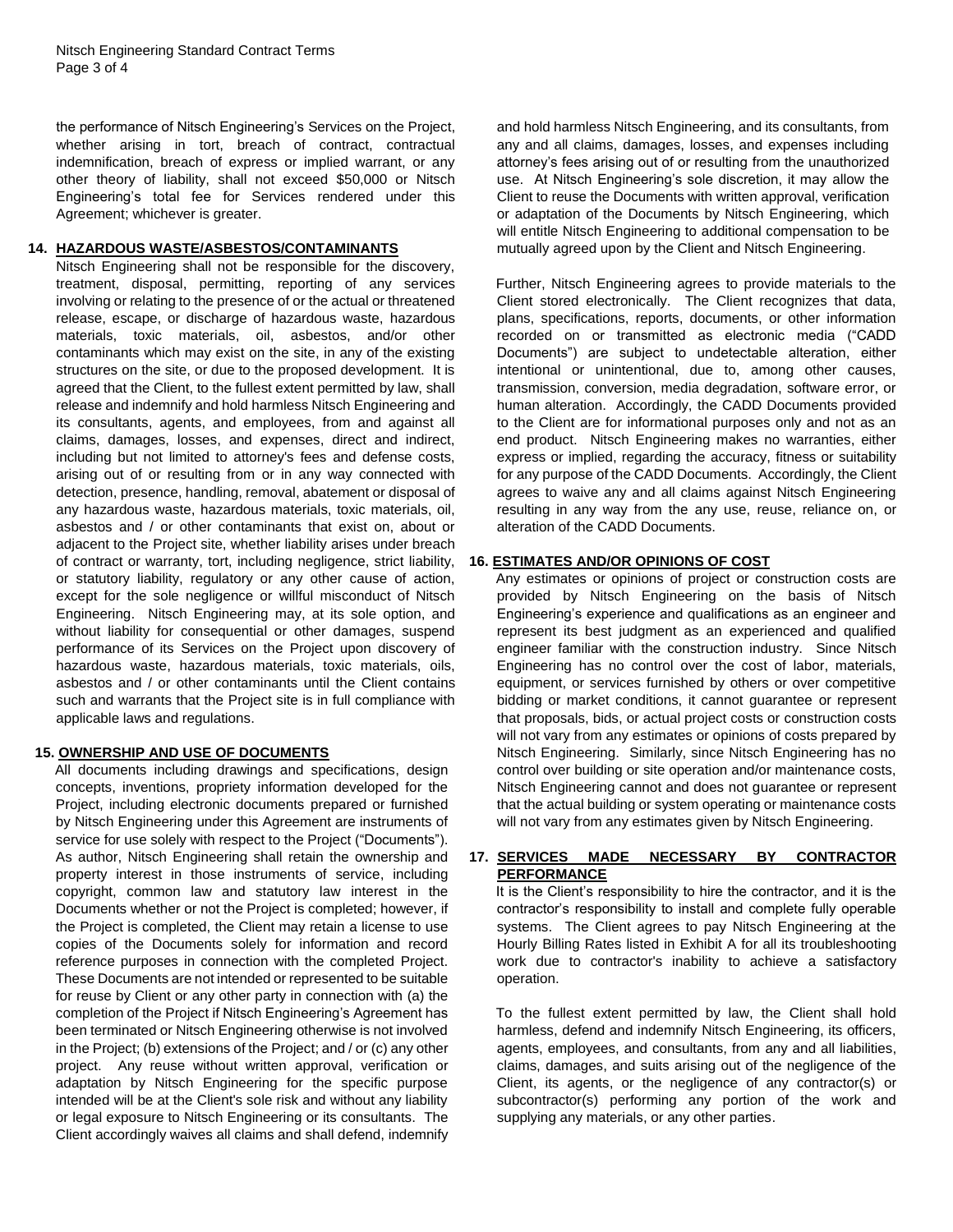**18. HOURLY BILLING RATES** Unless stated otherwise in the proposal, Nitsch Engineering's hourly billing rates are included in Exhibit A.

#### **19. REIMBURSABLE EXPENSES**

Normal reimbursable expenses are in addition to the fee for services and shall be billed at 1.10 times the amount expended. Reimbursable expenses are those expenses directly related to the Project such as travel including tolls, parking, transportation, meals, and lodging; printing, copying and handling of documents; film and processing; regulations and by-laws/ordinances; telephone calls and other communication charges; postage and delivery; equipment for tests; and permit application fees.

#### **20.APPLICABLE STATE LAW**

This Agreement shall be governed and construed in accordance with the laws of the Commonwealth of Massachusetts.

## **21.MUTUAL WAIVER OF CONSEQUENTIAL DAMAGES**

Neither party, nor their parent, affiliated or subsidiary companies, nor the officers, directors, employees or agents of any of the forgoing, shall be liable to the other in any action or claim brought by either party against the other for incidental, indirect, or consequential damages, which include but are not limited to loss of income, profit, revenue, and goodwill, arising out of or related to the Services whether based on contract, tort, statute or otherwise.

### **22.PROJECT RISK RELATED TO CONDOMINIUMS OR APARTMENTS (if applicable)**

The Client and Owner acknowledge the risk to Nitsch Engineering inherent in condominium projects and the disparity between Nitsch Engineering's fee and Nitsch Engineer's potential liability for problems or alleged problems with such condominium projects. In consideration of the substantial risks to Nitsch Engineering in rendering professional Services in connection with the Project, the Client agrees, to the fullest extent permitted by law, to indemnify and hold harmless Nitsch Engineering, its officers, directors, employees and subconsultants (collectively, Nitsch Engineering) against all damages, liabilities or costs, including reasonable attorneys' fees and defense costs, arising out of or in any way connected with the Services performed on the Project, except for such costs directly caused by Nitsch Engineering's sole negligence or willful misconduct, as found by a court of competent jurisdiction.

## **23.MAINTENANCE MANUALS RELATED TO CONDOMINIUMS OR APARTMENTS (if applicable)**

The Client and Owner agree that the Bylaws of the Homeowners' Association established for the Project will require that the Association perform, at a minimum, all maintenance as recommended in the Maintenance Manual, and all routine maintenance, maintenance inspections and any other necessary repairs and maintenance called for as a result of these maintenance inspections. The Bylaws shall also contain an appropriate waiver and indemnity in favor of the Client, Nitsch Engineering and subconsultants, and the contractor if the

maintenance recommendations contained in the Maintenance Manual are not performed.

## **24.SERVICES INVOLVING UAVs**

In the event of any unmanned aerial system(s) or unmanned aerial vehicle(s) (hereinafter collectively referred to as "UAV") use on the project, Nitsch Engineering's liability for such use shall be limited to damages to the extent caused by its negligence, subject to the further provisions of this article. Nitsch Engineering shall rely on the specific requirements in the Scope of Services to perform any services with the use of any UAV. Nitsch Engineering shall not be responsible for obtaining or examining any images or other information gathered by or resulting from any UAV use (collectively, "Images"), if such Images are not expressly required in the Scope of Services. Nitsch Engineering shall not be responsible for alerting the Client to any Images, for any purpose, regardless of any consequence to the project, if such purpose is not expressly required in the Scope of Services. Any unrequested or unused Images shall be discarded, and the Client agrees to such disposal and agrees that Nitsch Engineering shall not be liable for any such disposal. Nitsch Engineering shall not be liable for any damages, claims, liabilities, or expenses of any kind related to any unauthorized use of any UAV, or any Images.

In the event of any UAV use, the Client and the Owner agree to provide sufficient access to the site and remove any and all potential obstructions, including but not limited to snow and debris, from the site prior to the date on which services involving UAV use are scheduled, or indicated, to be performed. The Client and the Owner agree to restrict access to the site while the UAV is in operation, and to provide advance notice to all individuals, located in the vicinity of the project, of said restriction.

#### **25.DISPUTE RESOLUTION**

Prior to the initiation of any legal proceedings, the parties agree to submit all claims, disputes, or controversies arising out of, or in relation to the interpretation, application, or enforcement of this Agreement to non-binding mediation. Mediation shall be conducted under the auspices of the Construction Industry Rules of the American Arbitration Association in accordance with its existing terms and procedures, unless the parties mutually agree otherwise. The cost of mediation shall be borne equally by the parties. The party seeking to initiate mediation shall do so by submitting a formal written request to the other party to this Agreement and the American Arbitration Association. This Article shall survive completion or termination of this Agreement, but under no circumstances shall either party call for mediation of any claim or dispute arising out of this Agreement after such period of time as would normally bar the initiation of legal proceedings to litigate such a claim or dispute under the laws of the Commonwealth of Massachusetts. In the event that the dispute is not resolved in mediation, the parties may submit the dispute to litigation in a court of competent jurisdiction, which shall be the method of binding dispute resolution for any claim or dispute under this Agreement.